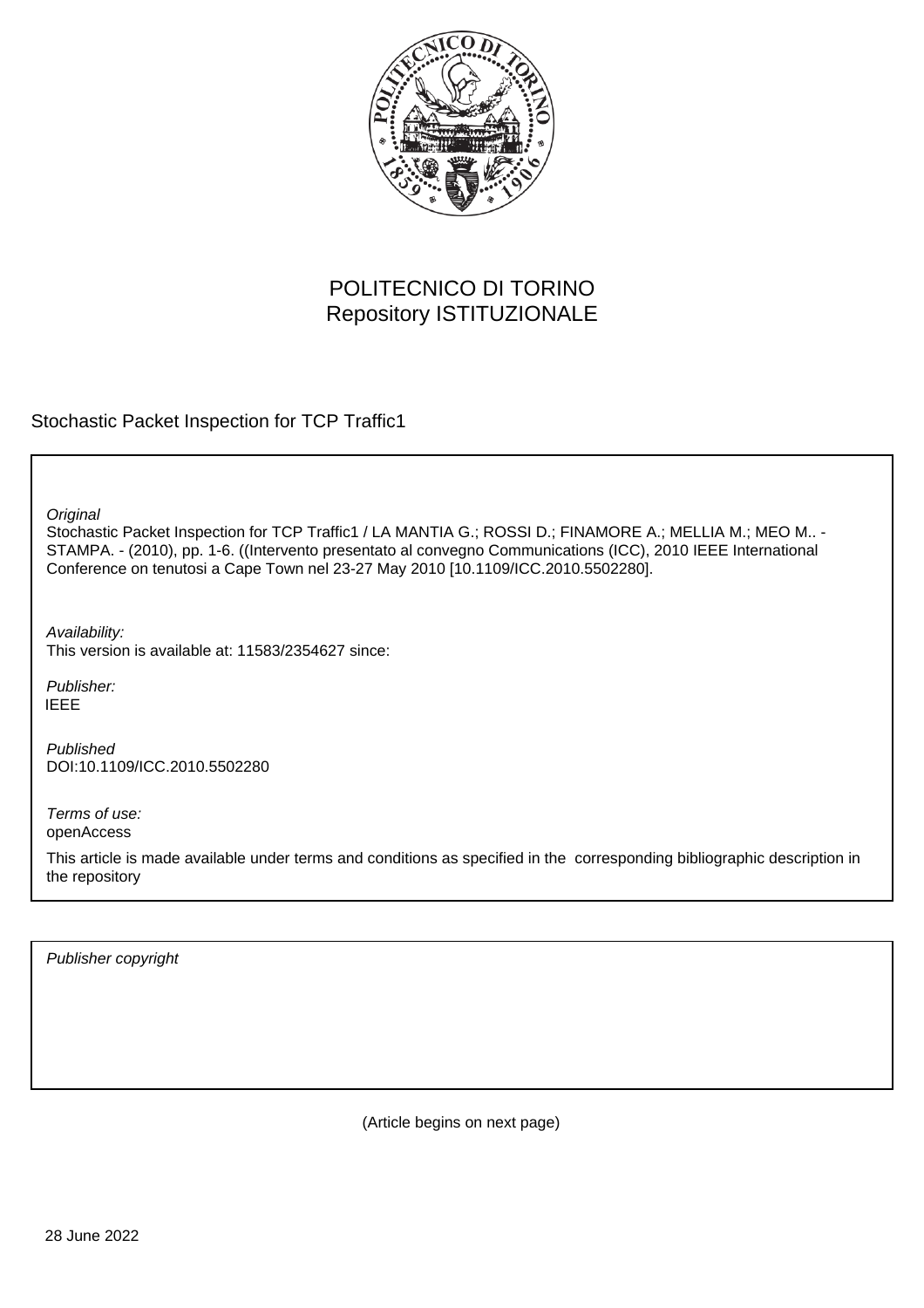# Stochastic Packet Inspection for TCP Traffic

Gianluca La Mantia, Dario Rossi TELECOM ParisTech – INFRES Department Paris, France firstname.lastname@enst.fr

Alessandro Finamore, Marco Mellia, Michela Meo Politecnico di Torino – DELEN Department Torino, Italy firstname.lastname@polito.it

*Abstract***—In this paper, we extend the concept of Stochastic Packet Inspection (SPI) to support TCP traffic classification. SPI is a method based on the statistical fingerprint of the application-layer headers: by characterizing the frequencies of observed symbols, SPI can identify application protocol formats by automatically recognizing group of bits that take e.g., constant values, or random values, or are part of a counter. To correctly characterize symbol frequencies, SPI needs volumes of traffic to obtain statistically significant signatures. Earlier proposed for UDP traffic, SPI has to be modified to cope with the connection oriented service offered by TCP, in which application-layer headers are only found at the beginning of a TCP connection.**

**In this paper, we extend SPI to support TCP traffic, and analyze its performance on real network data. The key idea is to move the classification target from single flows to endpoints, which aggregates all traffic sent/received by the same IP address and TCP port pair. The first few packets of flows sent from (or destined to) the same endpoint are then aggregated to yield a single SPI signature. Results show that SPI is able to achieve remarkably good results, with an average true positive rate of about 98%.**

#### I. INTRODUCTION

Despite the effort devoted to the task of Internet traffic classification yield to significant progress in the field [1]– [14], the ultimate and definitive solution is still far from being available. Deep Packet Inspection (DPI) is still regarded as the state of the art and deployed in practice, despite it is well known that the proliferation of proprietary and evolving protocols and the adoption of strong encryption techniques are deemed to make DPI ineffective.

Motivated by the expected raise of UDP traffic volume due the popularity of application such as P2P-VoIP and P2P-TV, we proposed in [11] a classification framework tailored to UDP traffic, based on Stochastic Packet Inspection (SPI). Considering Deep Packet Inspection (DPI), typically precise keywords are searched to identify a specific protocol. With a human analogy, one may try to recognize the foreign language of an overheard conversation by searching for known words from a small dictionary (e.g., "Thanks" for English language, "Merci" for French, "Grazie" for Italian and so on).

At opposite, considering SPI paradigm, the packet payload is statistically analyzed (e.g., by means of entropy measures, or Chi-Square tests) to automatically build protocol signatures. The intuition behind SPI is that an application-layer protocol can be identified by statistically characterizing the values observed in a stream of packets. Considering the previous analogy, this time we aim at recognizing the foreign language by considering only the cacophony of the conversation, e.g., observing the frequencies of the occurrence of symbols like "x", or "h", or "i". In other words, statistical characterization of application-headers lets the protocol format emerge, while ignoring the actual semantic.

The SPI approach has proven very effective in the classification of UDP traffic (i.e., over 98% true positive classification in the worst case, with negligible false positive events [11]). It is therefore interesting to assess whether SPI could also be used to handle TCP traffic classification as well. Extension of SPI to TCP traffic is indeed not straightforward: SPI typically needs volumes of traffic (e.g., several tens of packets), being based on statistical characterization.

Recalling that UDP offers a connectionless service, each segment has to carry the application-layer header. Moreover, possible message segmentation has to be handled at application layer. As a consequence, applications relying on UDP have to include headers in each UDP segment, which SPI techniques can then reliably extract and characterize.

On the contrary, TCP offers a connection oriented service, according to which the application stream of data may be segmented into several TCP segments, among which only the first ones may carry the application-layer header. This contrasts with the need for volumes of traffic to build statistically significant SPI signatures.

To extend SPI to TCP traffic, we propose to shift the classification target from a single flow to an aggregate of flows: more precisely, we consider TCP endpoint entities, that can be uniquely identified by the server IP-address and server TCPport pair. In this case, rather than constructing signatures over several segments of a single TCP flow, we aggregate the first few segments of several flows originated from (or destined to) the same server endpoint into a single SPI signature. Our results show that TCP endpoint aggregation is an effective approach that yields reliable signatures: SPI classification achieves remarkable results considering TCP traffic, showing an average and worst-case true positive rate of 98% and 91% respectively considering most common applications.

#### II. RELATED WORK

Since port-based classification has become unreliable, three coarse classes of approaches have been proposed for Internet traffic classification [1]–[14]. Our work can be ascribed among **Payload-based** techniques, such as DPI [1]–[3], with an important difference. DPI techniques indeed inspect packet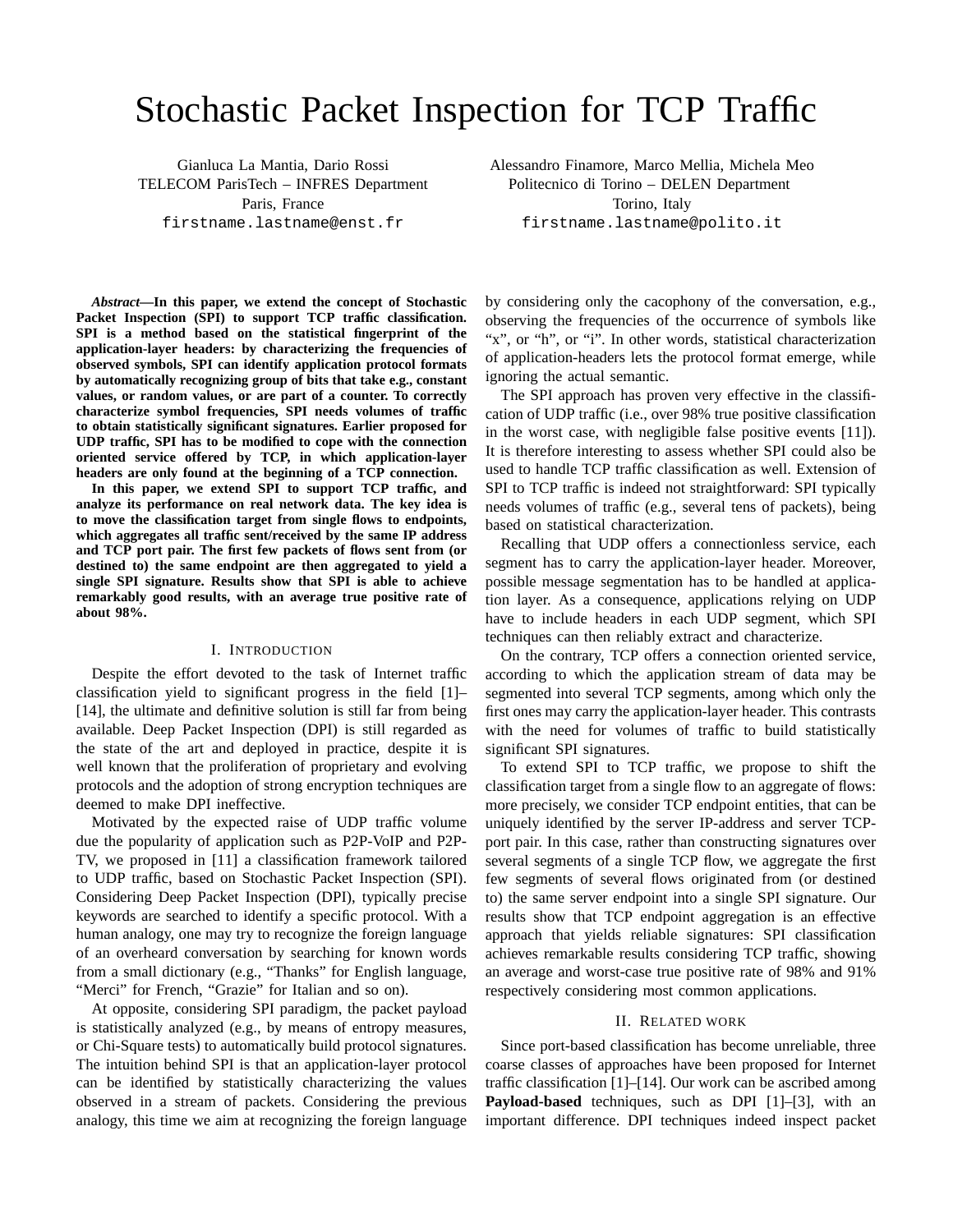payload for the presence of known strings. The main idea of SPI is to give instead a statistical characterization of the observed values in the payload, automatically identifying constant, random, or periodic values. SPI is also different from **Statistical-based** classifications [4]–[8], which are based on the rationale that, being services extremely diverse (e.g., Web vs VoIP), so is the corresponding traffic (e.g., short bursts of large packets vs regular arrivals of short packets). Therefore, the classification can be based on statistical characterization of e.g. packet sizes, or inter-packet-gap, while completely ignoring actual payload values. Finally, **Behavioral-based** classification [9], [10], [12] targets a coarse-grained classification of Internet hosts on the basis of the transport layer traffic patterns they generate. For example, a Peer-to-Peer application generates and receives lot of connections, while an email client typically contacts only a single server, and a web client never receives connections.

#### III. SPI FRAMEWORK

#### *A. SPI Chunks*

Statistical fingerprints can exploit a number of different metrics, such as for instance the Entropy measure, the Pearson's  $\chi^2$  measure, the Kullback-Leibner divergence, etc. In the reminder of this paper, we evaluate the performance of SPI when its signatures are expressed using  $\chi^2$  metric defined by a Pearson Chi-Square test.

The original test estimates the goodness-of-fit between observed samples of a random variable and a given theoretical distribution. Assume that the possible outcomes of an experiment are K different values and  $O_k$  are the empirical frequencies of the observed values, out of  $M$  total observations  $(\sum O_k = M)$ . Let  $E_k$  be the number of expected observations of k for the theoretical distribution,  $E_k = M \cdot p_k$  with  $p_k$  the probability of value  $k$ . Given a  $M$  large, the random variable X

$$
X = \sum_{k=1}^{K} \frac{(O_k - E_k)^2}{E_k}
$$
 (1)

represents the distance between the observed empirical and theoretical distributions. The distribution of  $X$  can be approximated by a Chi-Square, or  $\chi^2$ , distribution with  $K-1$ degrees of freedom. In the classical goodness of fit test, the values of  $X$  are compared with the typical values of a Chi-Square distributed random variable: the frequent occurrence of low probability values is interpreted as an indication of a bad fitting.

In SPI, we build a similar experiment analyzing the values taken by groups of bits having a fixed offset in the packet payload, called *chunks*. After a given number of packets (each giving an observation), the empirical distribution is collected and then compared to the *uniform distribution*, so to measure the amount of randomness of a chunk as an estimate of the source entropy. Notice that, by doing so, SPI is able to cope also with obfuscated or encrypted chunks [6].



Fig. 1. SPI signatures of TCP traffic: G groups of b-bits long chunks are extracted from the first P packets of F different flows (with  $C = F \cdot P$ ) originated from (or destined) to the same endpoint  $(IP, p)$ .

For the time being, let us consider a single traffic stream. More precisely, consider an arbitrary payload chunk  $x$  of  $b$ consecutive bits, and observe the values taken by the chunk over a stream of  $C$  packets: due to the fact that the chunk is b-bits long, we have that x can take values in  $[0, 2<sup>b</sup> - 1]$ . Denoting with  $O_i^{(x)}$  the number of times that chunk x takes a value  $i \in [0, 2^b - 1]$ , we have:

$$
\chi_{\rm x} = \sum_{i=0}^{2^b - 1} \frac{\left( O_i^{(\rm x)} - E_i \right)^2}{E_i} \quad \text{with} \quad E_i = \frac{C}{2^b} \tag{2}
$$

Intuitively,  $\chi_x$  achieves low values ( $\simeq$  0) whenever the chunk under observation has a random behavior (e.g., due to obfuscation, encryption, compression, etc.). In case of deterministic behavior (e.g., a constant identifier, address, etc.), we have that  $\chi_{\text{Det}} = (2^b - 1)C$ , which is also the maximum value that  $\chi_{\rm x}$ can take. For convenience, we renormalize the  $\chi_{\rm x}$  as:

$$
\omega_x = \frac{\chi_x}{(2^b - 1)C} \tag{3}
$$

Chunks have therefore  $\omega_x \in [0,1]$ .

# *B. SPI Signatures*

SPI signatures are then build by aggregating together the  $\omega$  values of several chunks. As outlined in Fig. 1, the first N bytes of the payload (i.e., the application protocol header) are divided into  $G$  groups of  $b$  consecutive bits each.  $C$ observations of each chunks (i.e., C packets) are necessary to form the SPI signature.

In the case of UDP, all  $C$  packets identified by the same tuple  $(IP_{src}, UDP_{src}, IP_{dst}, UDP_{dst})$  belong to the same flow. Conversely, in case of TCP, the segmentation introduced at the transport layer reduces the chances that a TCP segment carries the application protocol header. However, we can expect that the very first few segments of each flow carries information that are specific to each protocol (e.g., as in behavioral classification approaches [7], [8] that exploit the size and arrival time of the first few packets of a flow).

We therefore consider a TCP endpoint, that is uniquely individuated by the server IP address and TCP port pair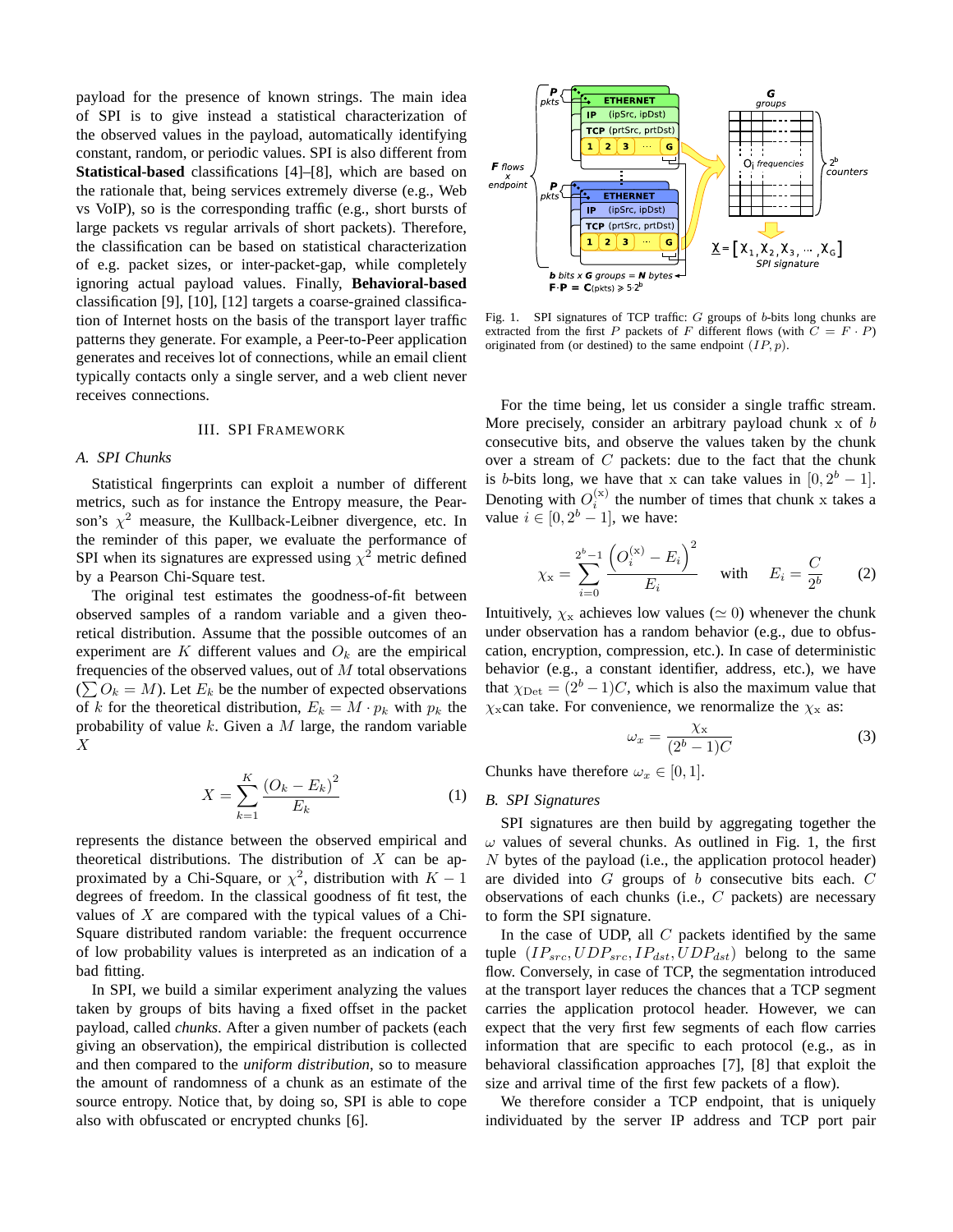$(IP, p)$ . We assume to be at the edge of the network, where all the endpoint traffic transits, and separately consider the two traffic directions, i.e., the traffic directed to, and the traffic originated from the endpoint  $(IP, p)$ . As outlined in Fig. 1, signatures are computed by observing the  $G$  groups of chunks over the first  $P$  packets of  $F$  consecutive flows originated from (or destined to) the same endpoint, where  $P$  and  $F$  satisfies  $C = P \cdot F$ :

$$
\hat{\underline{\omega}} = {\omega_1, \omega_2, \dots, \omega_C}
$$
 (4)

The rationale behind SPI signatures  $\hat{\omega}$  is that they allow to automatically discover application layer message header format without needing to care about specific values of the header fields (e.g., known keywords). Indeed, we expect application header to contain fields such as constant identifiers, counters, words from a small dictionary (message type, commands, flags, etc), or truly random values coming from encryption or compression algorithms. These coarse classes of fields can be easily distinguished through the operation in (2). While randomness test provides only a coarse classification over individual groups, by jointly considering a set of  $G$  groups as in (4) the fingerprint becomes extremely accurate. Notice indeed that the *position and length* of the different fields within the application protocol header will likely be different from protocol to protocol.

#### *C. SPI Parameter Selection*

SPI signatures depend on a number of parameters, some of which are tied to the extension of SPI to TCP endpoint classification (such as  $P, F$ ), whereas others (such as  $b, C$  and N) pertain to the  $\omega$  metric. Here we report guidelines on their selection, and refer the reader to [11], [15] for a more detailed sensitivity analysis.

**Bits per group** ( $b = 4$ ). The choice of  $b = 4$  trade-offs opposite needs. On the one hand, b should be as closest as possible to typical length of protocol fields (e.g., b should be 4 or 8 or a multiple of 8). On the other hand, b should be small enough to enable statistically significant test over the smallest possible windows  $C$ , to allow live classification if possible.

**Packet window** ( $C = 80$ ). While we would like to keep the packet window as small as possible, the  $\chi^2$  test is considered to be statistically significant if the number of samples for each value is at least 5. Having chosen  $b = 4$ , in order to have  $E_i = C/2^b$  equal to 5, we need  $C = 80$ . Sensitivity to C is evaluated in [11].

**Number of bytes per packet**  $(N = 12)$ . In general, classification accuracy increases with the number of bytes per packet. However, complexity of the classification increases also with the  $N$ , in terms of both memory and computational complexity. As a convenient trade-off we choose  $N = 12$ . Given  $b = 4$ , this value corresponds to  $G = 24$  groups for each signature. Notice that, as can be seen from Fig. 2, a fewer number of bytes and chunks may be sufficient to successfully discriminate different protocols.

**Number of packets per flow**  $(P = 5)$ **. The segmentation** imposed by TCP yields an upper bound on  $P$ , the maximum

| . 0 | <b>HTTP</b> |  | 15<br>23<br>31 |  |                                         |  |  |                                         | <b>SMTP</b><br>23 |  |  |    |  |                                                         |  |                                         |
|-----|-------------|--|----------------|--|-----------------------------------------|--|--|-----------------------------------------|-------------------|--|--|----|--|---------------------------------------------------------|--|-----------------------------------------|
|     |             |  |                |  |                                         |  |  |                                         |                   |  |  | 15 |  |                                                         |  | 31.                                     |
|     |             |  |                |  | 0.89 0.86 0.90 0.87 0.88 0.86 0.86 0.87 |  |  |                                         |                   |  |  |    |  |                                                         |  | 0 61 0 26 0 75 0 27 0 64 0 34 0 60 0 34 |
|     |             |  |                |  |                                         |  |  | 0.90 0.87 0.54 0.38 0.64 0.38 0.58 0.37 |                   |  |  |    |  | $0.86$   0.85   0.25   0.24   0.24   0.23   0.26   0.19 |  |                                         |
|     |             |  |                |  |                                         |  |  | 0.57 0.37 0.53 0.34 0.50 0.36 0.46 0.33 |                   |  |  |    |  | 0.24 0.20 0.36 0.18 0.28 0.14 0.29 0.10                 |  |                                         |
| (a) |             |  |                |  |                                         |  |  | (b)                                     |                   |  |  |    |  |                                                         |  |                                         |

Fig. 2. Example of SPI signatures of HTTP (a) and SMTP (b) protocols, server endpoint is the destination.

number of packets at the beginning of a flow carrying application header at the beginning of the payload. As far as the number of packets per flow is concerned, we employ  $P = 5$ which was observed to be a good value in [7], [8]. Sensitivity analysis to  $P$  is provided in [15].

**Number of flows per endpoint**  $(F=C/P=16)$ . Constraints on C and P yield a lower bound on  $F = 16$ , the minimum number of flows to observe before an endpoint classification decision can be taken. This translates into a constraint on the classification timeliness, i.e., how fast and frequently classification can be taken, since the start of  $F$  different flows have to be observed prior that a classification decision can be taken. Notice however that, the more active the endpoint, the quicker the identification (which is beneficial since operators are interested in classifying volumes of traffic, and should pose no problem in discriminating between active endpoints such as server vs P2P).

# *D. Example of SPI signature*

An example of SPI signatures for two different protocols, namely HTTP and SMTP is given in Fig. 2. It is derived considering segments of client requests directed toward the server endpoint. Average SPI signatures over 100 different endpoints are reported. In the example, parameters are set to their default values as stated above. The classical header representation is adopted, representing chunks in network order from left to right, top to bottom. Four bytes are reported on each row (i.e., 8 chunks) and, for reference, bit offsets are reported at the top. Each chunk reports the  $\omega$  value, which is also visually represented with different scale of gray. Lighter colors correspond to higher values of  $\omega$ , suggesting deterministic fields, while darker colors correspond to low values of  $\omega$ , hinting to random fields. First of all, comparison of Fig. 2- (a) and Fig. 2-(b) confirms that, though the randomness test provides only a coarse classification over individual groups, and expressive fingerprints can be built by considering the whole set of  $G$  chunks. This allows to clearly differentiate between protocols.

To grasp the SPI signatures expressiveness, let us first consider the case of the Web service, implemented over the simple and stateless HTTP protocol, whose SPI signature is reported in Fig. 2-(a). In the HTTP case, requests directed toward the server often begins with "GET /": the high occurrence of this 5-characters string translates into the first 10 chunks to be almost deterministic (high  $\omega$  values). Variability of the first chunks is due to the fact that server can receive other HTTP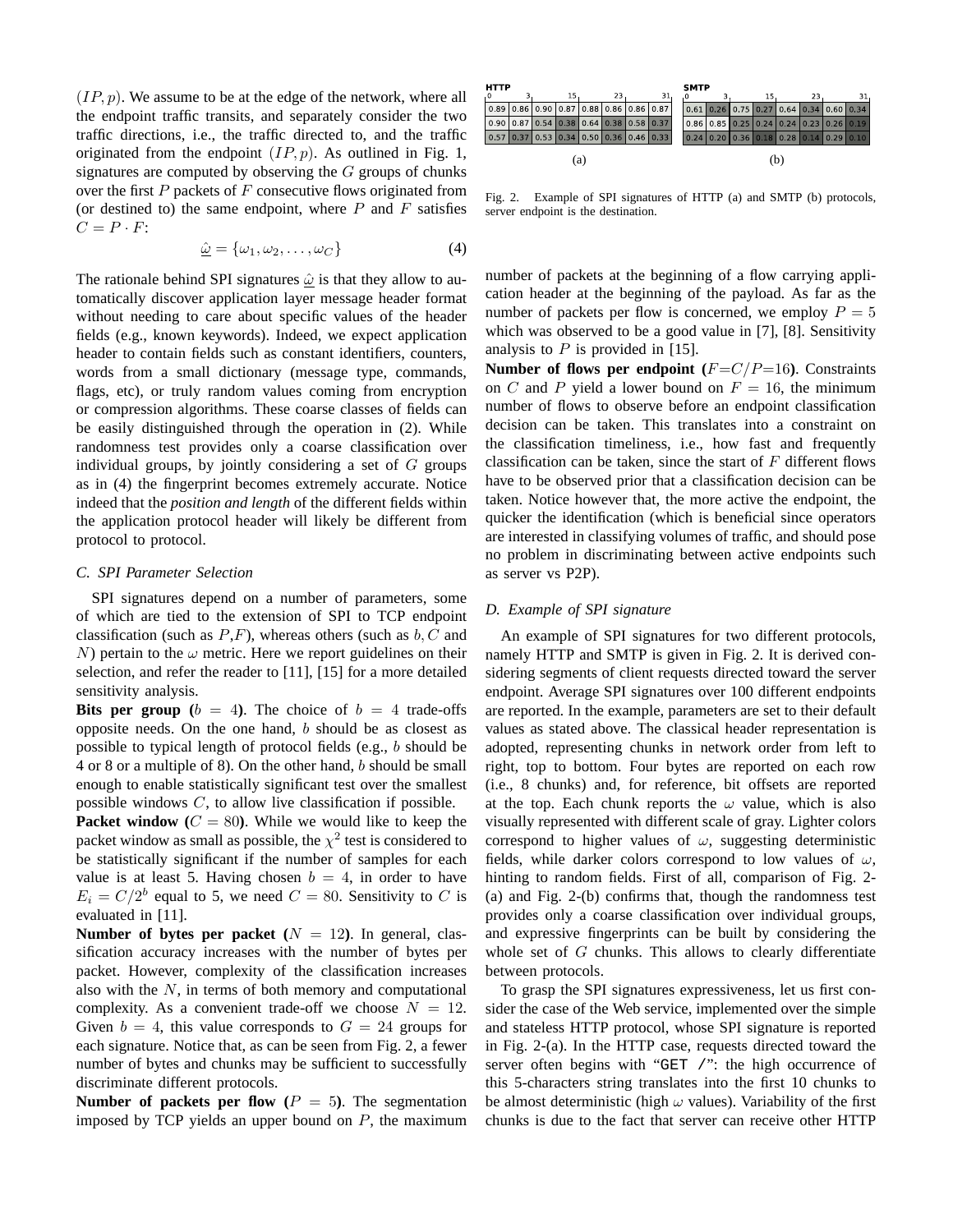methods than GET (e.g., POST, HEAD, PUT). Variability of subsequent chunks is instead tied to the different resources that can be specified after the method (e.g., URL in case of GET, parameters in case of POST, etc.).

Interestingly, HTTP uses an ASCII alphabet, which translates also into a reduced set of values chunks can take. Given a byte, since we use  $b = 4$  bits long chunks, an ASCII encoded character is splitted into two chunks, corresponding to the most and least significant part of the byte respectively. The most significant chunk shows higher determinism ( $\omega \approx 0.6$ ), while least significant chunk shows higher randomness ( $\omega \approx 0.3$ ). For example, consider the ASCII uppercase letters  $\{A, \ldots, Z\}$ which take hexadecimal values in  $\{0 \times 41, \ldots, 0 \times 54\}$ . The most significant bits of a character fall into a chunk that takes only values of 4 and 5. Conversely, least significant bits falls into a chunk that takes any possible values from 0 to 15. This leads to different  $\omega$  values, i.e., a different randomness. In Fig. 2-(a), the impact of ASCII encoding can be appreciated by observing the alternation of lighter and darker chunks.

Let us now consider the SMTP protocol signature reported in Fig. 2-(b). Recall that an SMTP client contacts a server with the typical sequence of commands EHLO, MAIL, RCPT, DATA. Notice that these commands are 4-characters long (which correspond to 8-chunks) and, with the exception of the DATA command, are followed by a space character and some parameters of variable length. Since several commands are used during the same session, there is a larger number of observed symbols, which therefore decrease  $\omega$  of corresponding chunks. Also in the SMTP protocol case, commands are encoded using ASCII alphabet, causing a higher  $\omega$  value for most significant chunks than for least significant chunks.<sup>1</sup> The highly probable space character at the 5th byte causes the 9th and 10th chunks to take deterministic values, as the high  $\omega$ value observed in such position shows. Chunks corresponding to characters after the 5th position may contain any symbol of the ASCII alphabet, (e.g., angle brackets to enclose mail addresses, etc.) or user data, which then decrease the  $\omega$  values of corresponding chunks.

### *E. Decision process*

After SPI signature have been computed for some known TCP protocols, classification implies to label samples according to the most similar signature. We resort to a supervised machine approach, in which the decision algorithm is first trained using a set of labeled samples, which are characterized by the  $\hat{\omega}$  features as from Eq. (4). After the training phase, the decision algorithm is then used to classify samples. In this paper, we rely on state of the art technique known in the literature as Support Vector Machines (SVM) [16]. SVM has only recently been applied to the context of Internet traffic classification [11]–[13], but it is considered among the most powerful supervised algorithm. Due to lack of space, we refer the reader to [16] for a good tutorial.



Fig. 3. Classification Workflow

TABLE I AMOUNT OF BYTES, PACKETS, FLOWS, TCP ENDPOINTS AND SPI SIGNATURES IN THE CONSIDERED DATASET.

| Protocol    | <b>Bytes</b> | Packets   | <b>Flows</b> | <b>TCP</b> | <b>SPI</b> |
|-------------|--------------|-----------|--------------|------------|------------|
|             | $[.10^{9}]$  | $[.10^6]$ | $[.10^{3}]$  | Endpoints  | Signatures |
| <b>HTTP</b> | 343.67       | 507.08    | 6531.19      | 177        | 114222     |
| <b>FTP</b>  | 0.04         | 0.65      | 19.39        | 21         | 229        |
| <b>IMAP</b> | 0.73         | 1.34      | 2.49         | 10         | 66         |
| <b>POP</b>  | 3.40         | 7.74      | 156.39       | 25         | 3551       |
| Skype       | 1.95         | 20.38     | 145.22       | 322        | 2752       |
| <b>SMTP</b> | 61.00        | 126.61    | 4917.20      | 56         | 83677      |
| <b>SSH</b>  | 8.84         | 19.47     | 31.64        | 141        | 304        |
| Other       | 453.83       | 744.53    | 13400.98     | 1512       | 46773      |
| Total       | 873.46       | 1427.80   | 25204.5      | 2246       | 251574     |

#### IV. CLASSIFICATION RESULTS

# *A. Workflow*

The overall workflow of SPI classification and validation is depicted in Fig. 3. As usually done in the literature, SPI performance is validated against the ground truth provided by an oracle. The oracle is used to split the packet trace file into different sub-traces, one for each protocol. For each sub-trace, we then compute the SPI signatures for each TCP endpoint. A subset of these signatures, uniformly selected at random, is used to train the SVM. As a result, SVM produces a "model" that is used during the classification process.

Signatures that have not been used for training purpose constitute the validation set: the SVM model is applied to this set, and SVM decisions are then compared against oracle labels to evaluate the correctness of the classification results.

Notice that the SVM training phase *partitions* the signature space into a number of regions equal to the number of protocols offered during the training: this implies that a sample will *always* be classified as belonging to any of the known classes. Thus, an additional label is needed for all samples that do not belong to any of the above protocols: in the following, we refer to these protocol as the "Other" set, comprising the applications that we cannot classify or are not interested in classifying.

# *B. Dataset*

Unfortunately, due to privacy issues, the scientific community lacks a common reference dataset used to benchmark

<sup>&</sup>lt;sup>1</sup>The higher variability of the first 8 chunks is also due to other possible commands (e.g., VRFY), the presence of old clients (e.g., HELO instead of EHLO), clients using lower case letters, etc.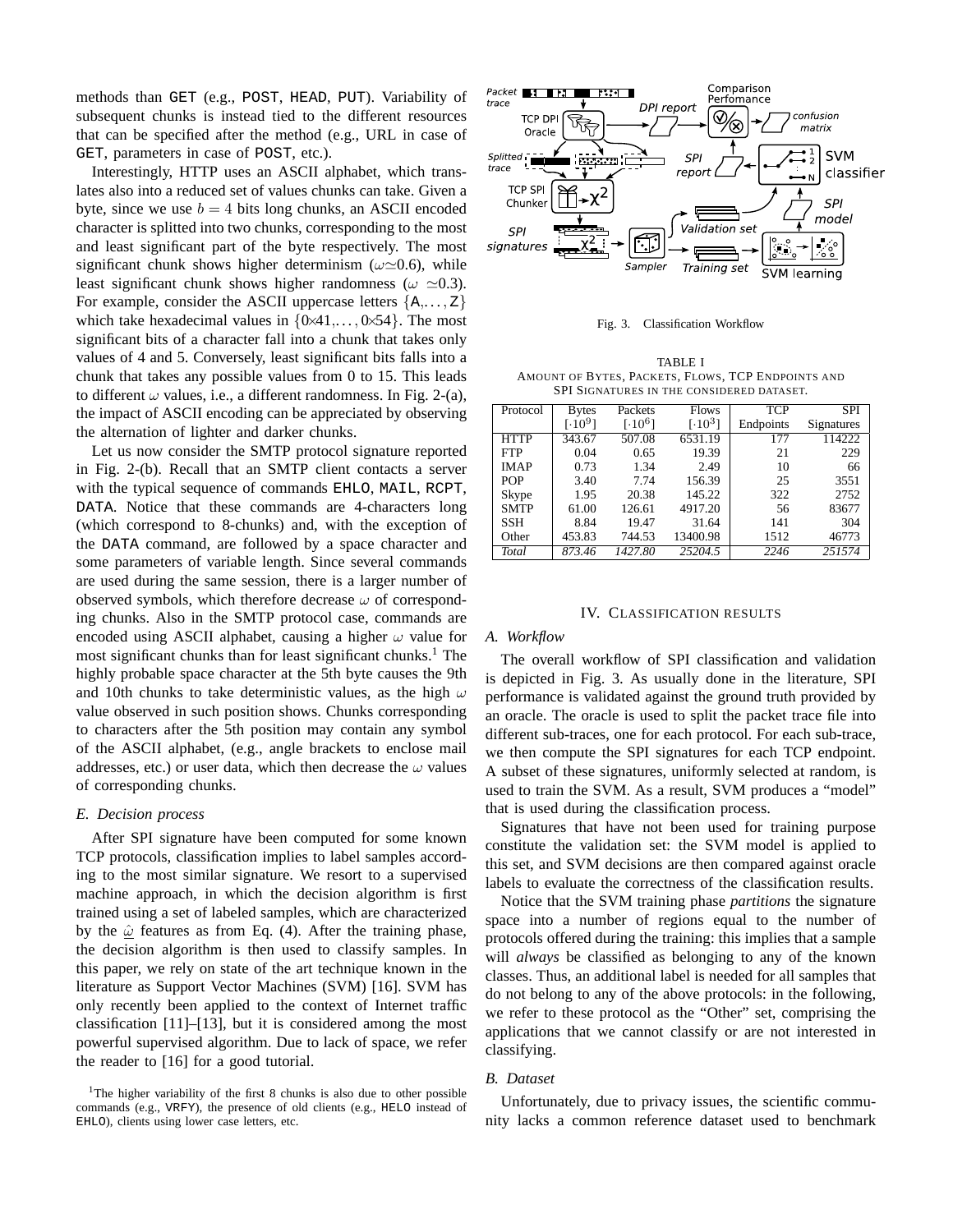the different proposal [1]–[12] although valuable effort in that direction is going on [13], [14]. For this reason, we evaluate the SPI performance using a traffic trace collected during may 2008 at the egress router of Politecnico di Torino network. The traces correspond to a one week long dataset, in which about 7000 internal hosts exchange data with more than 3 million different hosts in the Internet. Details concerning the traffic volume, in terms of the number bytes, packets, flows, endpoints and signatures, are given in Tab. I. The table reports the total traffic volume, and the breakdown across the most common application protocols considered in this work, namely HTTP, FTP, IMAP, POP, Skype, SMTP, SSH, Other.

In this paper we focus only on *internal endpoints,* i.e., servers whose IP address is internal to our LAN. Recall that we need to observe several flows involving a single endpoint to gather a single signature, and thus take a classification decision. In case of external endpoints, this means that several of our internal hosts have to contact the same endpoint to collect enough packets to compute the signature. While this is not an issue for popular external server and protocols (e.g., popular Web sites), however it limits the number of protocols we could use considering the dataset we use in this paper.

Our dataset includes more than 250000 signatures, that refer to about 2250 endpoints. As expected, Web service constitutes the bulk of traffic, while a fairly large amount of incoming SMTP traffic is present. The protocols we consider account for about one half of the traffic (in terms of bytes, packets and flows), yielding to a large fraction of the traffic to be labeled as "others", which therefore includes all P2P traffic.

Concerning the number of available signatures, notice that each internal endpoint has to be contacted by  $F$  different hosts of at least  $P$  packets to compute the signature. The number of signatures per protocol depends on the arrival pattern as well as on the flow length as well.

# *C. DPI Oracle*

As already pointed out in [2], the definition of a reliable DPI oracle is a daunting task, that we have to carry on due to the lack of a labeled dataset. Except for the Skype protocol, for which we resort to [6], we devise a two-stages DPI oracle, defined as follows.

- **Port filter**: The first phase only involves TCP port number. We consider only those flows whose TCP destination port correspond to the corresponding service well-known port, i.e., 80 for HTTP, 22 for SSH, and so on. By doing so, we forcibly miss some endpoint. For example, HTTP servers running on port 8080 or on other non-standard ports end-up in the "other" protocol sub-trace. However, this choice yields to a conservative evaluation of the classification performance results.
- **Protocol syntax check**: The second phase involves application protocol check, that is done using the Wireshark tool. Wireshark is a well-know sniffer which is able to *parse* the headers of known protocols. In case during the parsing Wireshark fails to identify the protocol, we move

TABLE II CLASSIFICATION PERFORMANCE FOR TRAFFIC DIRECTED TO (TOP) OR ORIGINATED FROM (BOTTOM) THE SERVER-SIDE ENDPOINT.

| DST          |             | HTTP           | FTP                     | <b>SMTP</b> | <b>IMAP</b> | $\overline{\text{Skype}}$ | <b>SSH</b>   | <b>POP</b> | Other    |
|--------------|-------------|----------------|-------------------------|-------------|-------------|---------------------------|--------------|------------|----------|
|              | <b>HTTP</b> | 94.94          | $\Omega$                | 0.06        | 2.58        | 0                         | $\Omega$     | $\Omega$   | 2.39     |
|              | <b>FTP</b>  | 0              | 98.59                   | $\theta$    | 0           | 0                         | 0            | 0.03       | $\Omega$ |
|              | <b>SMTP</b> | 0              | $\theta$                | 99.86       |             | 0                         |              |            |          |
|              | IMAP        | 0.02<br>0<br>0 |                         | 90.97       | 0           |                           | 0            |            |          |
|              | Skype       | 0.01           | 0<br>0                  |             | 0           | 100                       | 0            | 0          | 0.05     |
|              | SSH         | 0.05           | 0<br>0                  |             |             | $\theta$                  | 100          |            | 0.03     |
| POP<br>Other |             | 0.01           | 1.31                    | 0.02        | 2.9         | 0                         | $\theta$     | 99.94      | $\Omega$ |
|              |             | 4.97           | 0.1                     | 0.06        | 3.55        | $\Omega$                  | $\theta$     | 0.03       | 97.53    |
|              |             |                |                         |             |             |                           |              |            |          |
|              | SRC         | <b>HTTP</b>    | $\overline{\text{FTP}}$ | <b>SMTP</b> | <b>IMAP</b> | <b>Skype</b>              | <b>SSH</b>   | <b>POP</b> | Other    |
|              | <b>HTTP</b> | 91.63          | 0                       | 0.07        | 1.54        |                           | 0            | $\Omega$   | 13.99    |
|              | <b>FTP</b>  | 0.35           | 98.98                   | 0.02        | 0           |                           |              | 0          | 1.05     |
|              | <b>SMTP</b> | 0              | 0.03                    | 99.45       |             | 0                         | 0            | 0.03       | 0.03     |
|              | IMAP        | 0              | 0                       | 0           | 58.08       | 0                         | 0            | 0          | $\Omega$ |
|              | Skype       | 0.01           | 0                       | 0           | 0           | 100                       | 0            | 0          | 0.03     |
|              | SSH         | 0.15           | 0                       | $\theta$    |             | $\Omega$                  | 100          |            | 0.05     |
|              | POP         | $\Omega$       |                         |             |             | 0                         | $\theta$     | 99.59      |          |
|              | Other       | 7.86           | 0.99                    | 0.46        | 40.38       | 0                         | $\mathbf{0}$ | 0.38       | 84.85    |

the flow to the sub-trace containing all the other protocols since it is syntactically wrong.

#### *D. Performance evaluation*

Evaluation of classification performance is conducted over the entire dataset, by comparing the SVM labels to the DPI oracle labels for each signature.

Results reported in this section refer to a test in which the training set containing 5000 signatures, proportionally balanced across protocols. Each test is repeated 10 times, by randomizing the training set at each execution, and validating the model on the remaining signatures. Average results over all 10 iterations are reported in the following.

In particular, 1800 training signature are used to describe the "other" protocol set, since this set comprises possibly several protocols and its proper description requires that such protocols are well represented in the training set. A sensitivity analysis to the training set size is not reported due to lack of space. Readers are referred to [15], which shows that, even considering only 35 signatures per each of the known protocols the classification results are minimally compromised. This is a consequence of the discriminative power of SVM, whose performance are known to be highly robust even in presence of few learning samples.

Tab. II summarizes the results. A *confusion matrix* representation is used, in which each column corresponds to a subtrace filtered by the DPI oracle, which is fed to a trained SVM, whose output labels are reported on each row. Thus, diagonal elements of the confusion matrix account for True Positive classification (i.e., a protocol labeled as  $X$  by DPI is also labeled as  $X$  by SVM). Conversely, cells outside the diagonal refer to misclassified signatures: a protocol labeled as  $X$  by DPI is labeled as Y by SVM; this decision accounts for False Positive classification of  $Y$  and False Negative classification of  $X$ .

Results considering the two different traffic directions are reported. Top (bottom) portion of the table reports the case